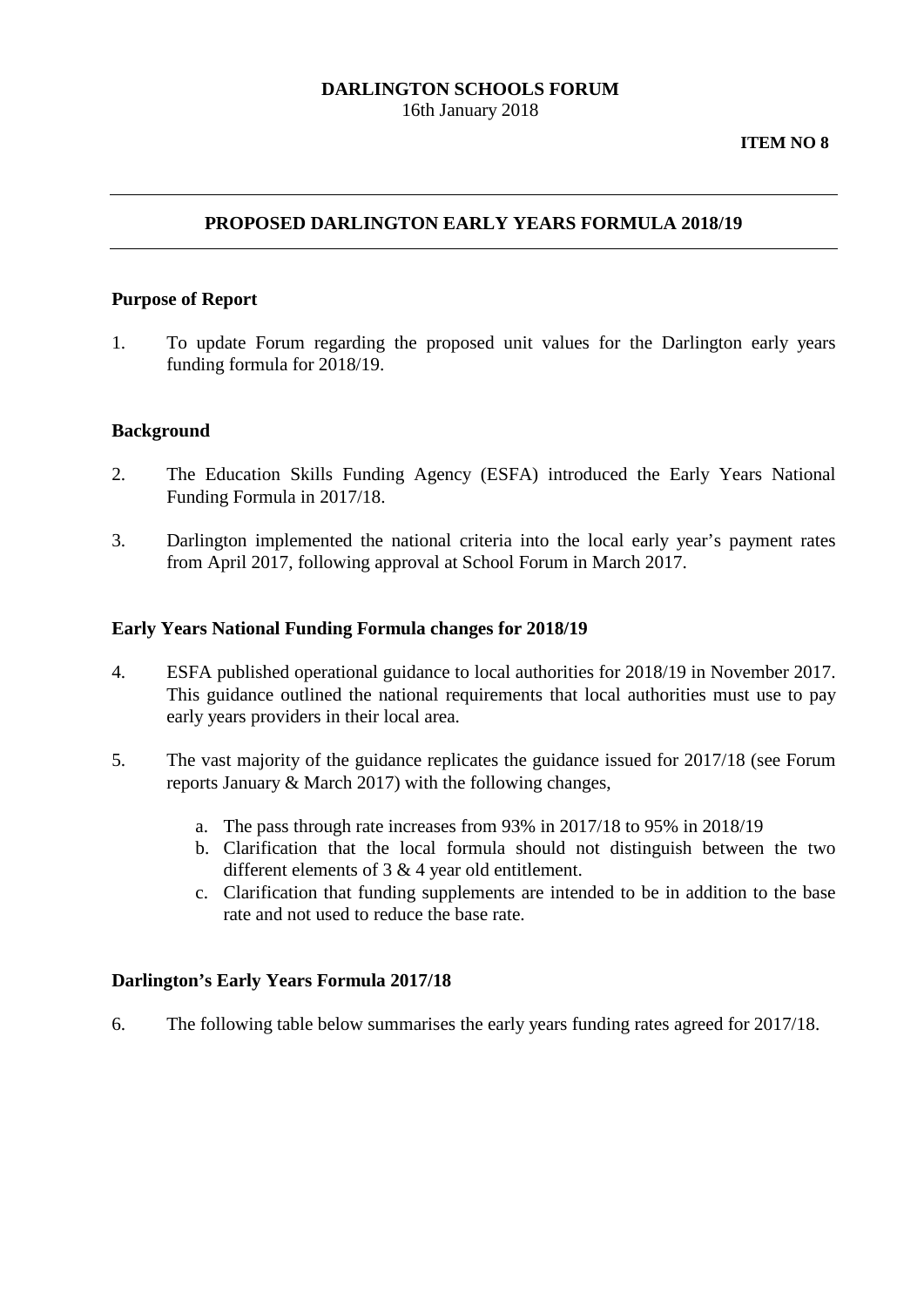| <b>Provision</b>                                  | 2017/18 |
|---------------------------------------------------|---------|
|                                                   | Rate    |
| 3 & 4 Year Old Children                           |         |
| Nursery School – Per hour per child               | £4.15   |
| School Nursery Class – Per hour per child         | £4.15   |
| Private, Voluntary & Independent Sector - Per     | £4.15   |
| hour per child                                    |         |
|                                                   |         |
| Deprivation – Top 10% most deprived post codes    | £50     |
| - Per term, per child                             |         |
| Deprivation $-11 - 20\%$ most deprived post codes | £25     |
| – Per term, per child                             |         |
| Deprivation $-21 - 30\%$ most deprived post codes | £12.50  |
| - Per term, per child                             |         |
|                                                   |         |
| 2 Year Old Children                               |         |
| All Providers – Per hour per child                | £5.20   |

- 7. The rates above are paid in line with the following notes.
- 8. The 3 & 4 year old rate is a universal hourly rate paid to all providers for all qualifying children. This rate covers payments for both the universal 15 hour entitlement and the 30 hours enhancement for working parents.
- 9. The deprivation supplement is the only supplement in the formula as this is mandatory. The supplement is paid based on IDACI bandings for the top 30% of most deprived postcodes. Payment is made on a per child basis each term as follows.
	- £50 for the top 10% of deprived post codes
	- £25 for the top 11% to 20% deprived postcodes
	- £12.50 for the top 21% to 30% deprived post codes.
- 10. In addition to the universal base rate, Early Years Pupil Premium is paid to qualifying children at the rate received, currently £0.53 per hour.
- 11. A disabled access fund is paid to settings for qualifying children at £615 per year in line with the national guidance.
- 12. All funding received through the supplementary funding for maintained nursery schools, is passed onto the two maintained nursery schools in equal shares.
- 13. The two year old rate of £5.20 per hour is paid to all providers.

#### Central Funding

14. The Local Authority holds £113,754 of funding centrally to provide funding into the Council's early years team. This central allocation represents 2.2% of the 2017/18 funding allocation and is therefore well within the maximum 7% allowable for 2017/18.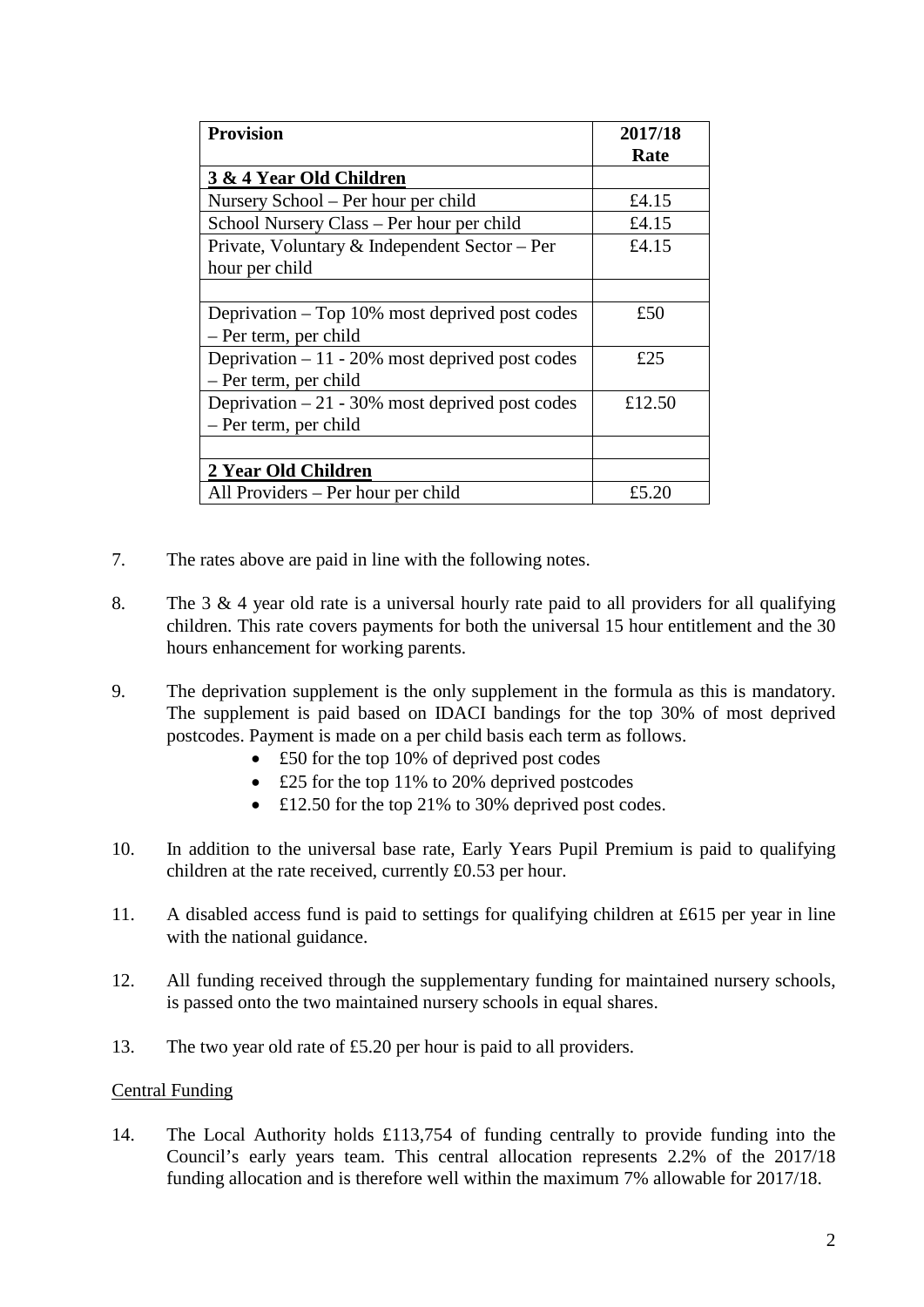## SEN Inclusion

15. A SEN inclusion fund is a mandatory requirement of the early year's formula. An allocation of £150,000 has been set aside for SEN inclusion in 2017/18. This allocation covers children accessing universal entitlement and also children accessing the 30 hour entitlement.

# Funding Limits

16. The funding that was agreed for 2017/18 kept within the national limits of less than 10% of total funding going through supplements and that at least 93% of funding should be passed through to providers.

## **Current Year Budget Position**

- 17. At the time of writing it is unknown what the take up of places will be in the spring 2018 term, therefore any projected year end budget position is subject to considerable change at this point.
- 18. Based on the actual spend to date it is expected that there will be underspends in both the 3&4 year old entitlement budget and the 2 year old budget, however as per agenda item 4, both budgets are shown as on target at present. The reason for this is that the final early years allocations for 2017/18 are funded based on  $5/12^{ths}$  of the January 2017 census and  $7/12<sup>ths</sup>$  of the January 2018 census. Currently the budget allocation (received from ESFA) is based purely on the January 2017 census, therefore dependent on the January census take up the current budget allocation will decrease or increase. Until the January census takes place the actual year end position is unknown, Forum will be updated at their March 2018 meeting.
- 19. What is known at this point is that the SEN Inclusion budget will be overspent in 2017/18. The expenditure for the summer and autumn terms is £141,200 which is only £8,800 short of the full year's allocation with one term to be paid. This budget is therefore expected to be overspent by £60,000 at the year end. It is hoped that this overspend will be offset by some savings in the other early years budgets, however this cannot be confirmed until the January 2018 census data is received.

### **Budget Allocations**

20. The following early years grant allocations were received from ESFA on 19th December. Again Forum are reminded that at this point these allocations are only draft as they are based on the January 2017 census, the final allocation will be based on the January 2018 and January 2019 census and therefore as in previous years will not be known until after the end of the financial year.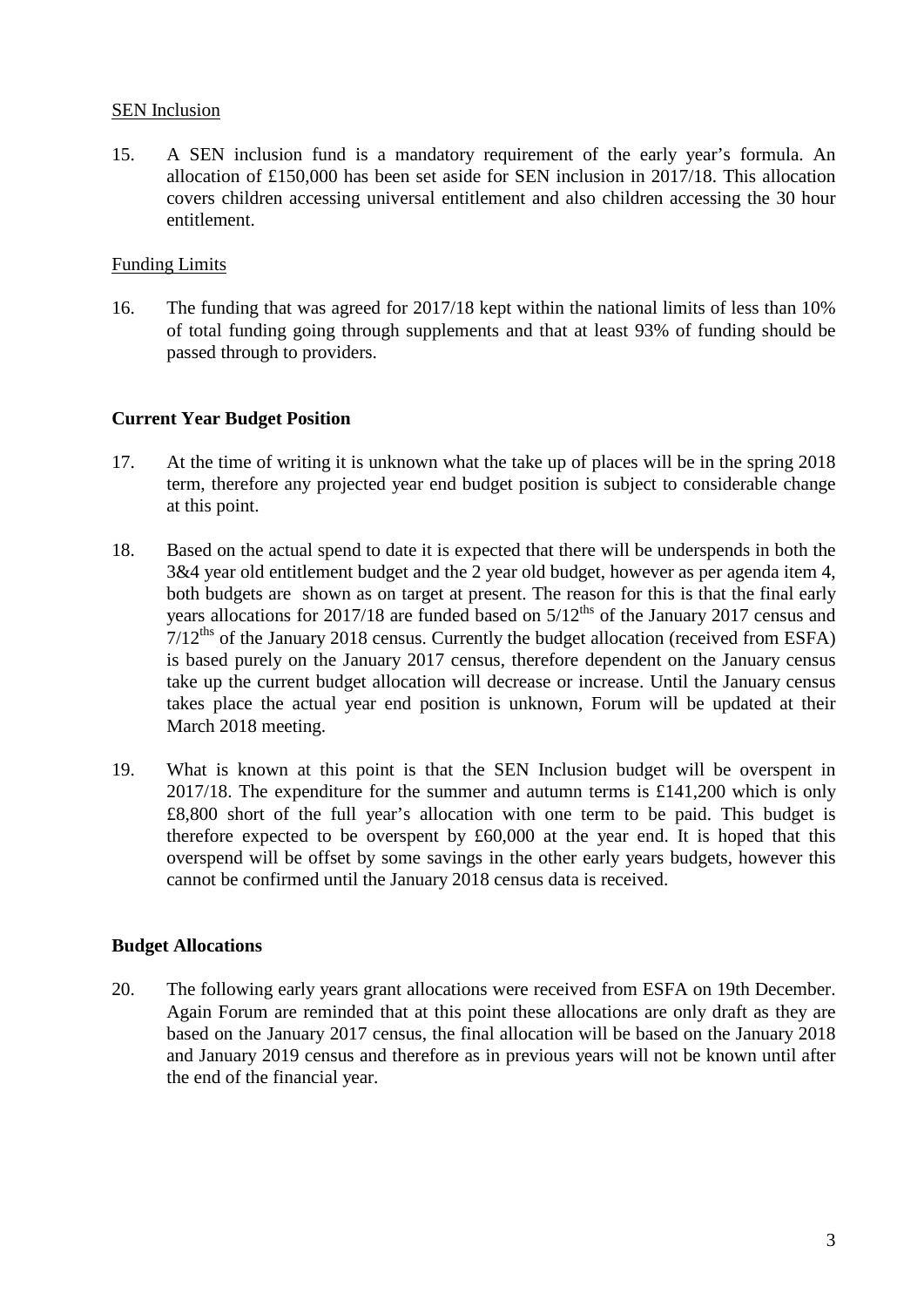| Area                                     | Allocation 2018/19      |  |
|------------------------------------------|-------------------------|--|
|                                          | (Provisional) $\pounds$ |  |
| 3 & 4 Year old universal entitlement     | 4,141,485               |  |
| $3 & 4$ Year old $30+$ enhanced          | 1,376,755               |  |
| 2 Year entitlement                       | 1,231,246               |  |
| Early Years Pupil Premium (EYPP)         | 108,576                 |  |
| Disabled Access Fund (DAF)               | 35,670                  |  |
| Maintained Nursery Supplementary Funding | 204,297                 |  |
|                                          |                         |  |
| <b>TOTAL</b>                             | 7,098,029               |  |
|                                          |                         |  |

- 21. The 3 & 4 year old funding allocations are based on a unit rate of £4.44 per an hour. This is the same rate as was received for  $2017/18$ . The rate received for 3 & 4 year olds must cover the universal hourly rate, supplements, central allocation and SEN inclusion funds. Therefore the full rate of £4.44 cannot be passed onto providers.
- 22. The 2 year old allocation is based on a unit rate of £5.20 per hour. This is the same rate as was received for 2017/18.
- 23. The EYPP allocation is based on a unit rate of £0.53 per hour. This is the same rate as was received for 2017/18.
- 24. The DAF allocation is based on £615 per child, this is the same rate as received in 2017/18.

### **Darlington's Early Years Formula 2018/19**

- 25. As the funding rates received for 3 & 4 year old entitlements, 2 year old entitlement, EYPP & DAF are the same as received in 2017/18 there is no scope within those allocations to increase funding rates for 2018/19.
- 26. At this stage it is unknown if there will be any underspend in the current years early years budget. As there are pressures in the SEN inclusion budget to fund, this will be first call upon any underspend that does occur. Therefore at this stage there is no spare funding form 2017/18 to allocate to the 2018/19 rates.
- 27. As a result of the above two paragraphs it is therefore proposed that all the unit rates for 2018/19 remain at the 2017/18 level as per the table below.
- 28. Supplementary funding for maintained nurseries received will continue to be split 50/50 between the two Darlington nurseries. Based on the above allocation, each nursery will receive £102,148 in 2018/19.
- 29. Although there are pressures in the current year in the SEN inclusion budget, it is not at this stage proposed to reduce the provider's hourly rates in 2018/19, to transfer funding into the inclusion budget in 2018/19 or cover any overall 2017/18 early years budget shortfall.